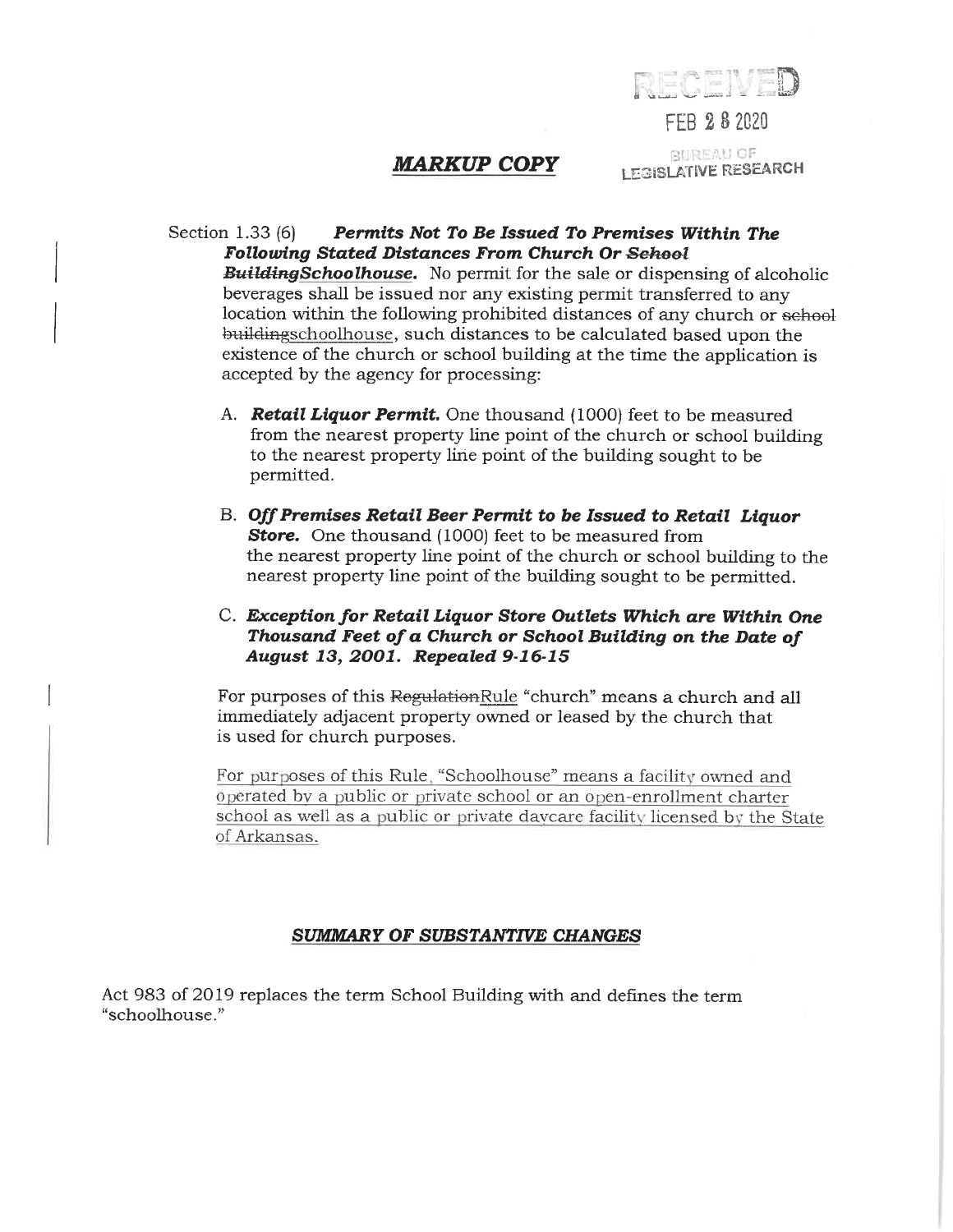**Stricken language would be deleted from and underlined language would be added to present law. Act 983 of the Regular Session**

| 1  | State of Arkansas As Engrossed: H2/25/19 H2/26/19 S4/4/19 S4/9/19         |
|----|---------------------------------------------------------------------------|
| 2  | $A$ Bill<br>92nd General Assembly                                         |
| 3  | <b>HOUSE BILL 1385</b><br>Regular Session, 2019                           |
| 4  |                                                                           |
| 5  | By: Representative J. Mayberry                                            |
| 6  | By: Senator K. Hammer                                                     |
| 7  |                                                                           |
| 8  | For An Act To Be Entitled                                                 |
| 9  | AN ACT TO AMEND THE LAW TO CREATE A DEFINITION OF                         |
| 10 | "SCHOOLHOUSE" WITH REGARD TO BUSINESSES REGULATED BY                      |
| 11 | THE ALCOHOLIC BEVERAGE CONTROL BOARD; AND FOR OTHER                       |
| 12 | PURPOSES.                                                                 |
| 13 |                                                                           |
| 14 |                                                                           |
| 15 | <b>Subtitle</b>                                                           |
| 16 | TO AMEND THE LAW TO CREATE A DEFINITION                                   |
| 17 | OF "SCHOOLHOUSE" WITH REGARD TO                                           |
| 18 | BUSINESSES REGULATED BY THE ALCOHOLIC                                     |
| 19 | BEVERAGE CONTROL BOARD.                                                   |
| 20 |                                                                           |
| 21 |                                                                           |
| 22 | BE IT ENACTED BY THE GENERAL ASSEMBLY OF THE STATE OF ARKANSAS:           |
| 23 |                                                                           |
| 24 | SECTION 1. Arkansas Code Title 3, Chapter 2, Subchapter 1, is amended     |
| 25 | to add an additional section to read as follows:                          |
| 26 | 3-2-104. Definition of "schoolhouse".                                     |
| 27 | (a) For all businesses regulated under this title by the Alcohol          |
| 28 | Beverage Control Board that are licensed or permitted after the effective |
| 29 | date of this act, "schoolhouse" means:                                    |
| 30 | (1) A facility owned and operated by a public or private school           |
| 31 | or an open-enrollment charter school; and                                 |
| 32 | (2) A public or private daycare facility licensed by the State            |
| 33 | of Arkansas.                                                              |
| 34 | (b) "Schoolhouse" does not include a home school.                         |
| 35 |                                                                           |
| 36 | SECTION 2. Arkansas Code § 3-4-206(a), concerning definitions             |